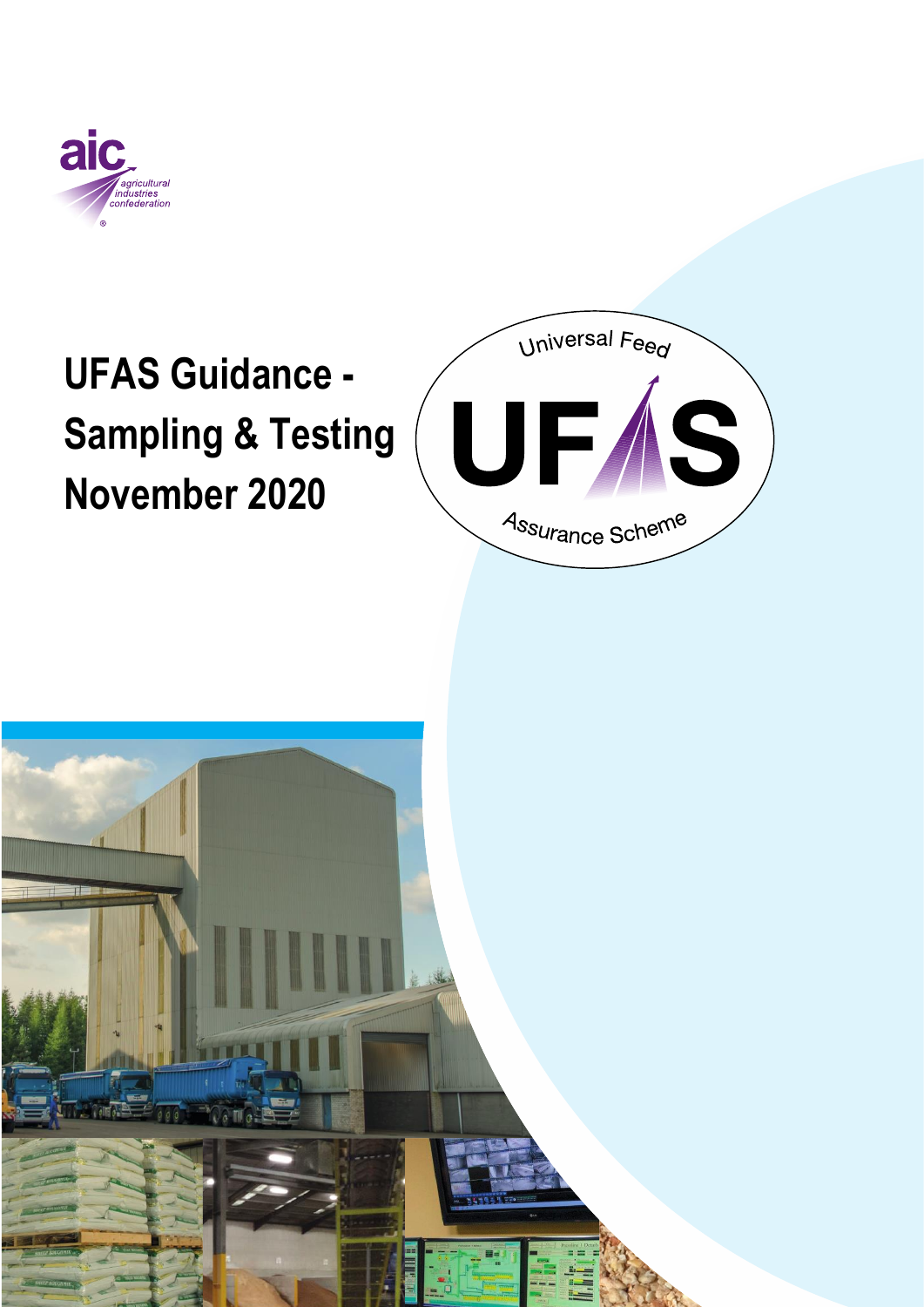# Contents

| 1.             |            |  |  |  |  |  |  |  |  |
|----------------|------------|--|--|--|--|--|--|--|--|
| 2.             |            |  |  |  |  |  |  |  |  |
|                | 2.1        |  |  |  |  |  |  |  |  |
|                | 2.2        |  |  |  |  |  |  |  |  |
| 2.3            |            |  |  |  |  |  |  |  |  |
|                | 2.4        |  |  |  |  |  |  |  |  |
|                | 2.5        |  |  |  |  |  |  |  |  |
|                | 2.6        |  |  |  |  |  |  |  |  |
| 3              |            |  |  |  |  |  |  |  |  |
| $\overline{4}$ |            |  |  |  |  |  |  |  |  |
|                | 4.1        |  |  |  |  |  |  |  |  |
| 4.1.1          |            |  |  |  |  |  |  |  |  |
|                | 4.1.2      |  |  |  |  |  |  |  |  |
|                | 4.2        |  |  |  |  |  |  |  |  |
|                | 4.3        |  |  |  |  |  |  |  |  |
|                | 4.4        |  |  |  |  |  |  |  |  |
|                | 4.5        |  |  |  |  |  |  |  |  |
| 5.             |            |  |  |  |  |  |  |  |  |
|                | 5.1        |  |  |  |  |  |  |  |  |
|                | 5.2        |  |  |  |  |  |  |  |  |
| 6.             |            |  |  |  |  |  |  |  |  |
|                | 6.1        |  |  |  |  |  |  |  |  |
|                | 6.2        |  |  |  |  |  |  |  |  |
| 7.             |            |  |  |  |  |  |  |  |  |
|                | 7.1        |  |  |  |  |  |  |  |  |
|                | 7.2.       |  |  |  |  |  |  |  |  |
| 8.             |            |  |  |  |  |  |  |  |  |
|                | Appendix 1 |  |  |  |  |  |  |  |  |
|                | Appendix 2 |  |  |  |  |  |  |  |  |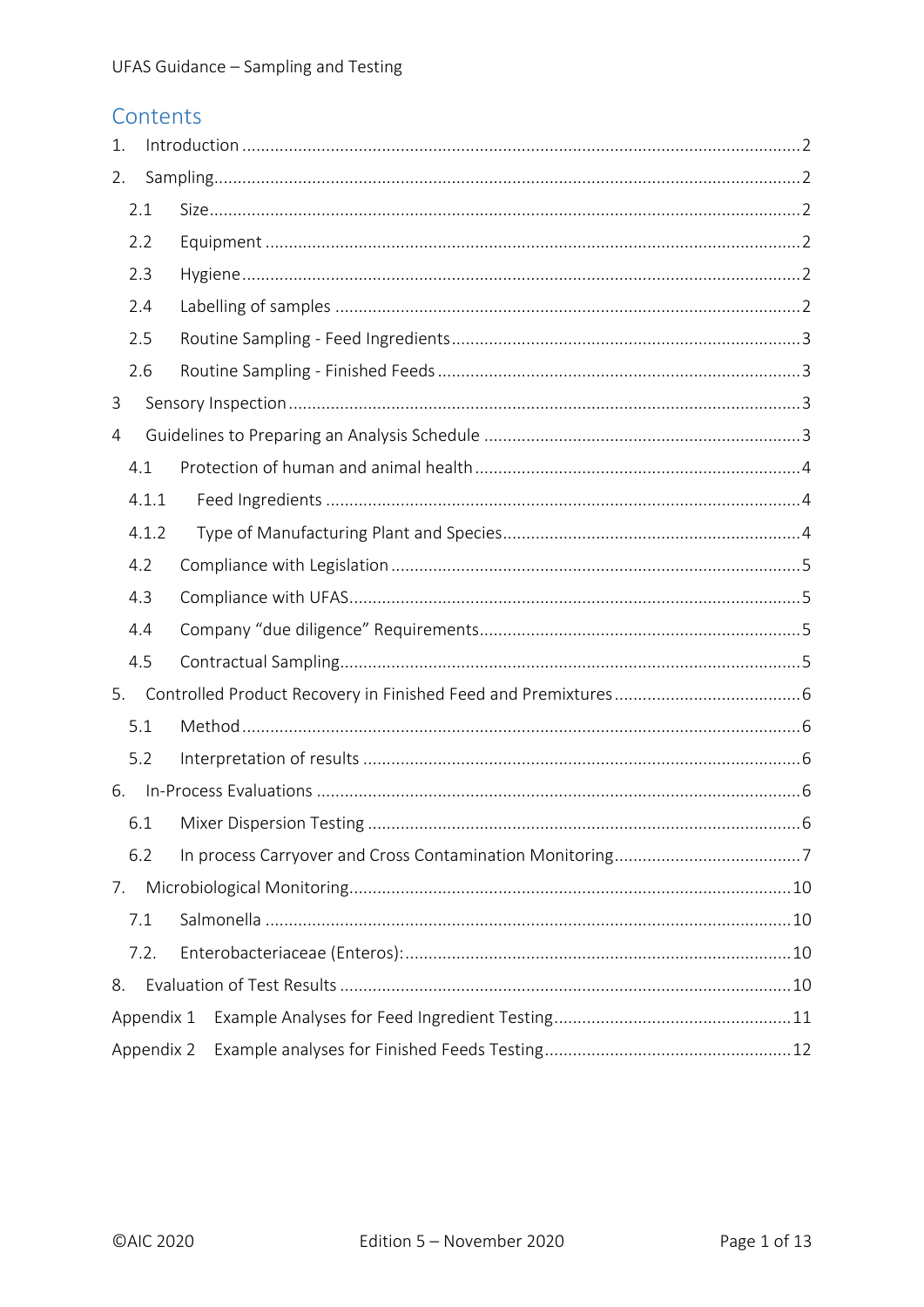# <span id="page-2-0"></span>1. Introduction

An effective feed safety management system requires the development of a sampling, inspection and analysis schedule which considers many factors, some of them unique to the Participant, to ensure both nutritional integrity and feed safety are always maintained.

This guidance document can be used to develop a sampling and analysis schedule forming part of the Participant's Quality Management System.

This should include the frequency of sampling and the frequency of the types of analyses to be completed on feed ingredients, finished feeds and the plant environment.

This should cover both routine analysis, as well as that of process validation and verification.

Additionally, fundamental to the success of analytical work is the method used to obtain a representative sample, considering the homogeneity (or otherwise) of the feed being sampled.

Any sub-sampling or reduction of sample size prior to analysis should also be considered, as this is known to cause variation if not completed in a controlled manner.

# <span id="page-2-1"></span>2. Sampling

### <span id="page-2-2"></span>2.1 Size

This should be sufficient in size to enable initial testing and retention for future reference, investigations or additional testing. Typically, this would require approximately 250 grams as a minimum.

Retained samples should of sufficient size to enable future retests if required.

### <span id="page-2-3"></span>2.2 Equipment

Tools should be suitable to permit a representative sample to be taken in a safe manner. Any sub-sampling should be completed in such a manner to maintain sample representation, the use of sample dividers should be considered.

### <span id="page-2-4"></span>2.3 Hygiene

Attention should be given to the hygiene of sampling equipment, ensuring use of clean equipment will avoid any sample contamination.

Additionally, samples taken for microbiological testing should be handled in accordance with the Defra/DAERA Code of Practice for the control of Salmonella to prevent contamination from the person taking the sample.

### <span id="page-2-5"></span>2.4 Labelling of samples

Sample storage bags or pots must be labelled immediately with sufficient information to allow subsequent traceability to the product delivered or manufactured.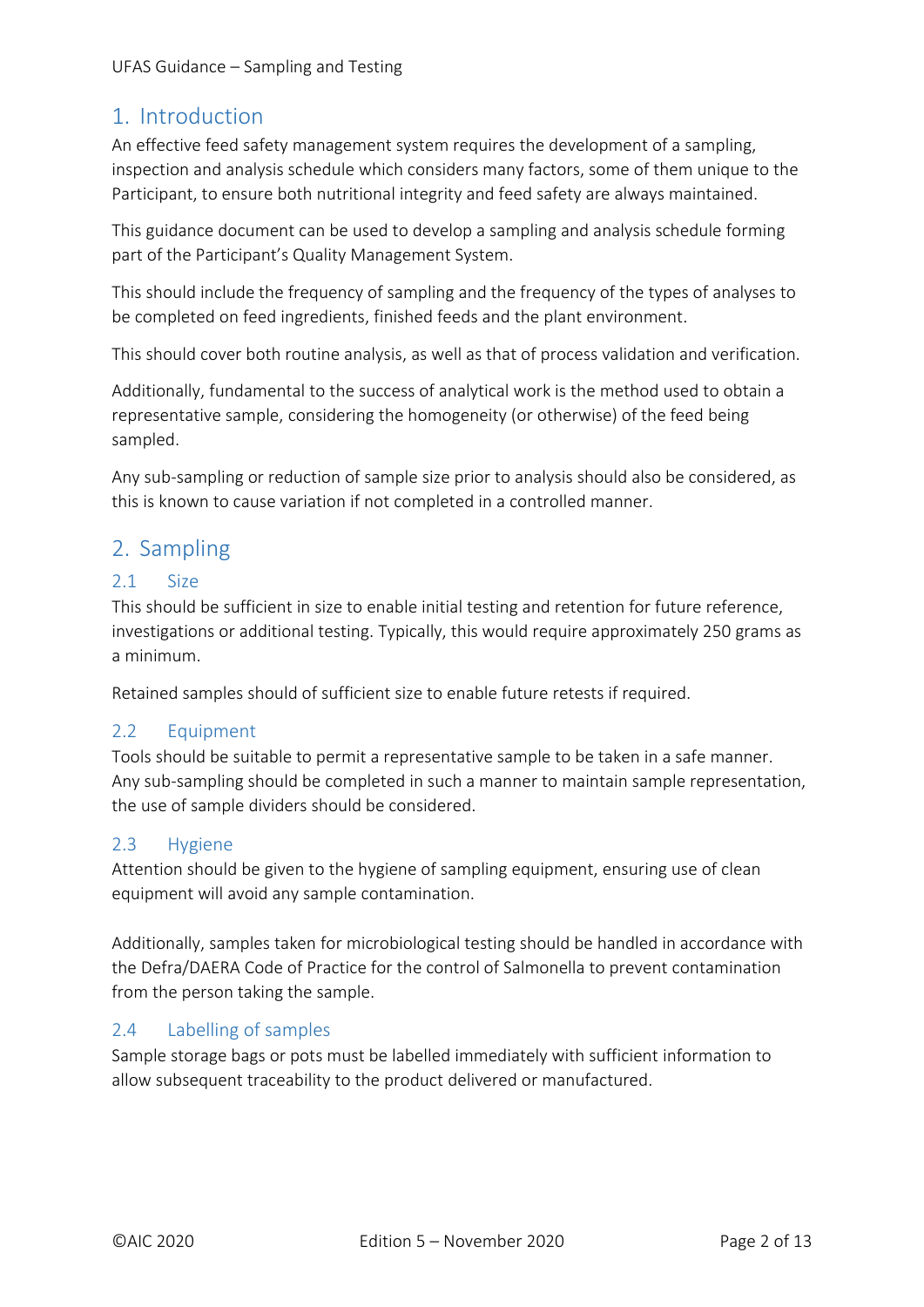### <span id="page-3-0"></span>2.5 Routine Sampling - Feed Ingredients

Where possible, bulk feed ingredient samples should be a composite of several samples from different points in the delivery, typically this is a minimum of three samples from the full depth and across the span of the load.

### <span id="page-3-1"></span>2.6 Routine Sampling - Finished Feeds

A representative sample for each delivery must be taken, preferably from the point of loading or alternatively from a final stage within the manufacturing process if sampling at loading is not feasible.

# <span id="page-3-2"></span>3 Sensory Inspection

It is also important to note that testing is not limited to laboratory analysis, and manual inspection has a place within sample assessments.

A visual or smell test of an incoming feed ingredient can also indicate whether the feed ingredient is mouldy, burnt or contaminated, and should form a part of the overall inspection of incoming feed ingredients and finished feeds.

It may be helpful to maintain a library of feed ingredient reference samples at the point of receipt. These may be physical samples or reference photographs.

# <span id="page-3-3"></span>4 Guidelines to Preparing an Analysis Schedule

The analysis schedule should enable the Participant to verify:

- compliance with legislative requirements
- the nutritional adequacy of products
- feed ingredient matrices used to formulate finished feeds.

The analysis of feed ingredients, finished feeds and plant environment will be driven by various factors including:

- Protection of human and animal health
- Company interpretation of due diligence
- Customer Requirements
- Company Quality Policy, QMS and HACCP Study
- Contractual sampling

And should take into account:

- the manufacturing or merchanting process to be controlled
- whether it is multi or single species
- complexity and number of lines
- types and compatibility of products handled and manufactured
- feed ingredients used
- data available from other sources (including AIC schemes)
- stage of livestock growth cycle
- testing requirements including routine, in process, due diligence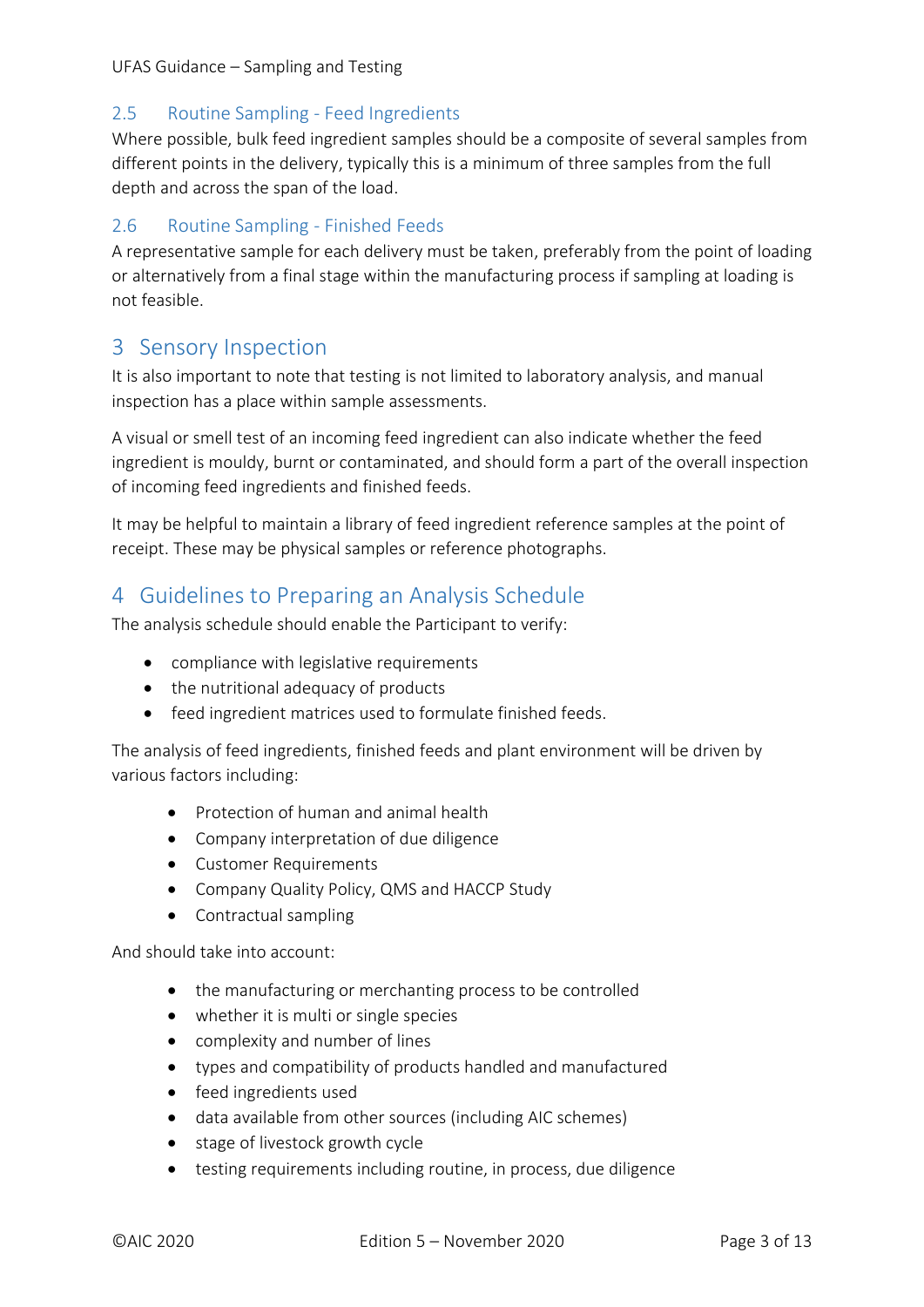Examples of typical analyses are given in:

- [Appendix 1 \(Feed Ingredients\)](#page-11-0)
- [Appendix 2 \(Finished Feeds\)](#page-12-0)

It is not always necessary for a Participant to do all the testing; data can be obtained from suppliers and other appropriate sources e.g. collaborative schemes.

Whatever the case, the Quality Management System should describe the source of all sampling, testing and data resulting from testing whether it is completed by the Participant, or a third party.

### <span id="page-4-0"></span>4.1 Protection of human and animal health

The testing requirements for the protection of human and animal health will be driven by an understanding of the feed ingredients, finished product types, manufacturing processes and types of storage. It is vital to consider the origin of a potential hazard:

- Could it arise from incoming feed ingredients?
- Could it arise from storage conditions?
- Could it be generated or worsened within production or the associated storage?

The answers to these questions help the decision on whether incoming feed ingredients or finished feed testing should be carried out. The greater the amount of control and checking of feed ingredients and within the process, can lessen the requirement for checking finished feeds.

### <span id="page-4-1"></span>4.1.1 Feed Ingredients

Feed ingredient assurance schemes are designed to ensure that there is adequate control and testing of feed ingredients. However this does not preclude the requirement to carry out a certain amount of testing on receipt; particularly for those ingredients where there may be a potential risk inherent in the material, its source or the way it has been stored or processed. These potential risks can be identified using the material's specification which should be available from the supplier.

The FEMAS Calculator is also a useful guide in understanding some of the potential risks involved.

### <span id="page-4-2"></span>4.1.2 Type of Manufacturing Plant and Species

Where the hazard could arise internally, i.e.: from storage, production or contamination within the plant, then analyses should concentrate on in-process or finished products.

For example, if a ruminant only plant is assessed, the potential hazards could be:

- Mycotoxins from incoming feed ingredients
- Heavy Metals from incoming feed ingredients
- Copper internal contamination risk to sheep feeds

Of these copper is the potential manufacturing hazard, as it could be introduced by use of an incorrect premixture or other copper source, or contamination within the mill. Hence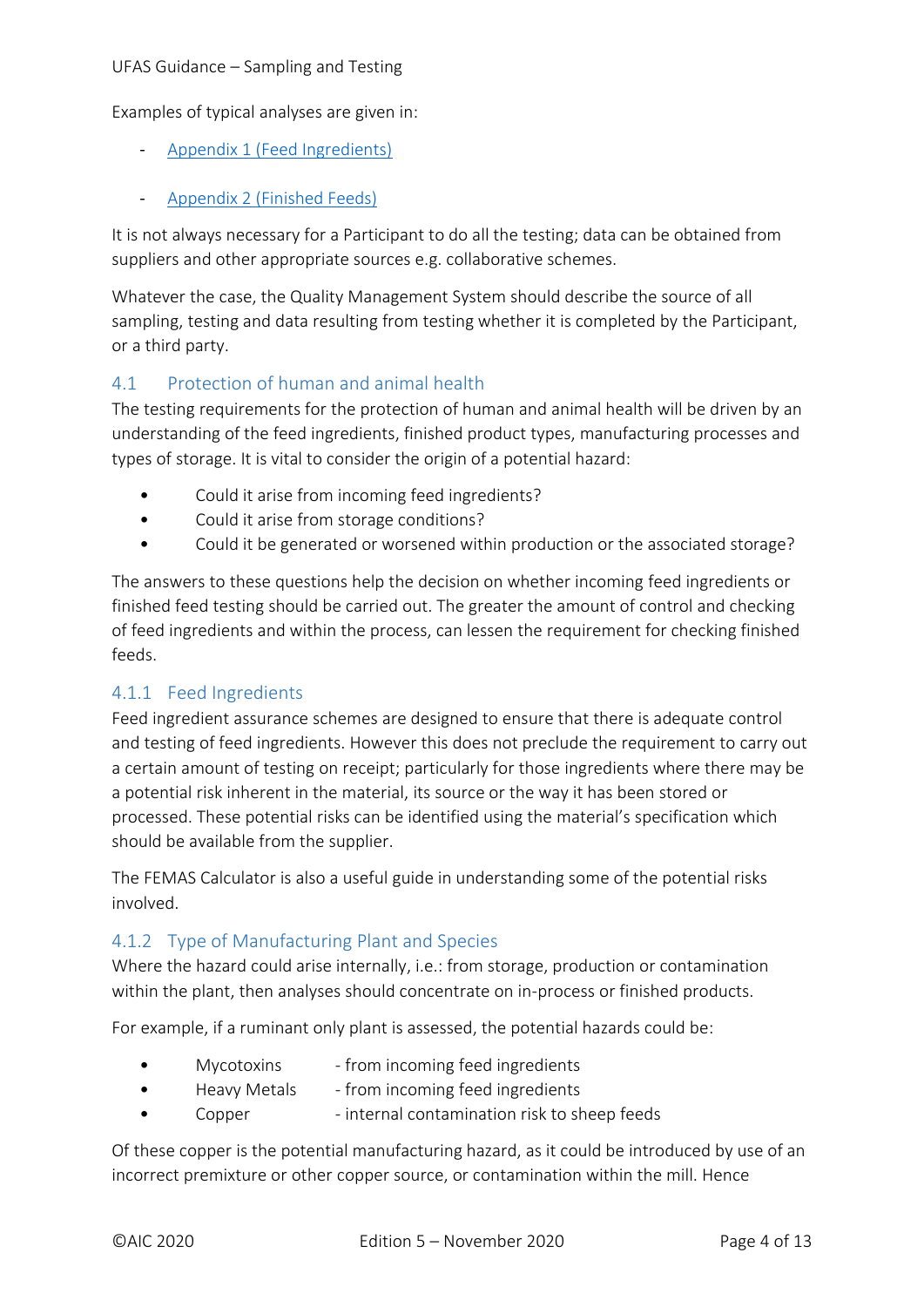adequate finished feed testing would be required to monitor the copper content, but the testing requirement may be lower to cover heavy metals or mycotoxins.

Where production sites are multi-species, the hazards which may be generated within them are increased and therefore a wider variety of finished products may require feed safety related analyses.

Note: It is not possible to provide a risk assessment guide to cover every possible risk for all sectors of the compound feed industry, however, the UFAS Participant must be aware of the known major hazards and how they arise. Manufacturers of feeds containing Controlled Products (VMPs and SFAs) must be aware of the risks specific to the products they handle.

# <span id="page-5-0"></span>4.2 Compliance with Legislation

Feed Legislation defines a range of potential testing required to demonstrate compliance.

The [AIC website](https://www.aictradeassurance.org.uk/ufas/documents/feed-legislation-and-guidance/) contains guidance on current legislation, and should be used to draw reference for this area.

[https://www.agindustries.org.uk/sectors/animal-feed/resources/legislation-and](https://www.agindustries.org.uk/sectors/animal-feed/resources/legislation-and-guidance.html)[guidance.html](https://www.agindustries.org.uk/sectors/animal-feed/resources/legislation-and-guidance.html)

# <span id="page-5-1"></span>4.3 Compliance with UFAS

There are specific requirements for inspection, sampling and testing within UFAS detailed in:

- G 1 Intake;
- G 8 Operational Control;
- G 9 Process Cross-Contamination Controls:
- G 10 Manufacture of Premixtures, Mineral Feeds and Dietetic Feeds;
- G 12 Treatments used as a Salmonella Kill Step in Bulk Poultry Feeds;
- H Sampling and Analysis (including In-Process Evaluations such as Mixer Efficiency);
- Section K Feed Containing Controlled Products.

### <span id="page-5-2"></span>4.4 Company "due diligence" Requirements

It is the responsibility of suppliers to UFAS Participants to ensure their feeds are safe and legal, however the Participant may also have a requirement for some testing before using these feeds or placing products containing them onto the market as part of their 'Due diligence' procedures.

### <span id="page-5-3"></span>4.5 Contractual Sampling

Many feed ingredients purchased by UFAS Participants will be supplied under the terms of industry standard contracts, which may contain specific requirements for sampling and testing methods at intake.

### 4.5.1 AIC No.1 & No. 2 Grain & Pulses Contracts

It is a requirement of the AIC No.1 (First Purchaser) and No. 2 (Wholesale) Grain & Pulses Contracts that:

> • Deliveries are sampled by the receiver at the final consignment point in accordance with ISO 24333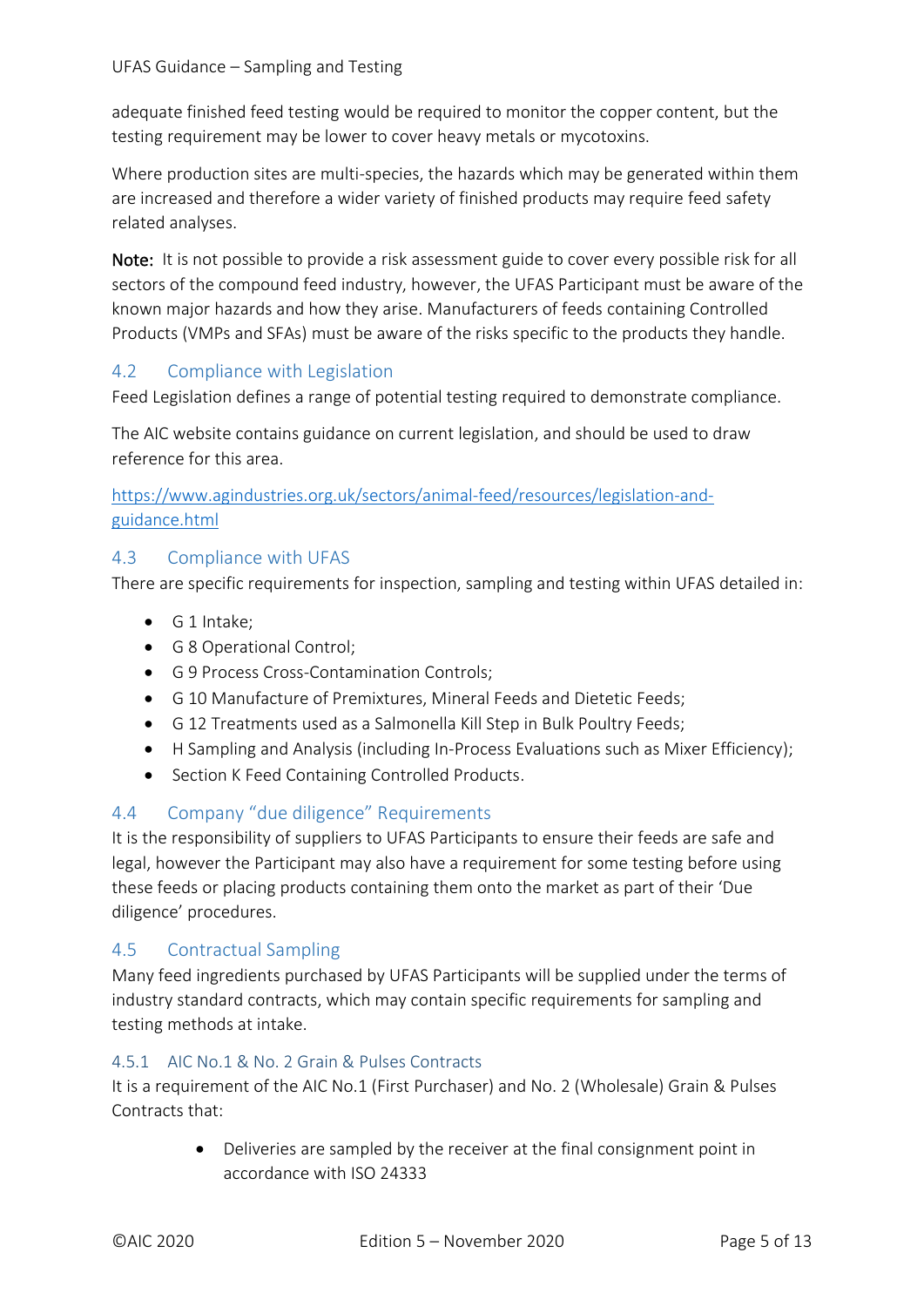• Samples are analysed by using equipment calibrated to the reference methods specified in the TASCC Testing Facilities Code, or by an external laboratory using those reference methods

# <span id="page-6-0"></span>5. Controlled Product Recovery in Finished Feed and Premixtures

### <span id="page-6-1"></span>5.1 Method

Samples of finished feeds and premixtures containing Controlled Products must be selected using the routine samples and submitted for analysis according to the minimum requirements of the VMD guidelines:

- The square root of 1% of the medicated/specified feed additive tonnage produced per annum (minimum 1 sample)

The testing should take into account all of the VMPs and SFAs used on the manufacturing site where analysis is available.

# <span id="page-6-2"></span>5.2 Interpretation of results

As a minimum, results must be within the permitted legal tolerance as detailed in Schedule 5 of the Veterinary Medicines Regulations.

# <span id="page-6-3"></span>6. In-Process Evaluations

These requirements verify that the manufacturing process is both effective and produces safe finished feeds.

### <span id="page-6-4"></span>6.1 Mixer Dispersion Testing

The UFAS Standard requires the performance of mixers to be established and verified where mixing (dispersion) forms an essential part of the process, the following method can be used for this purpose.

Consideration should be given to completing additional trials after engineering works have been completed on the plant.

If different batch sizes, or mixing times are used then trials should be carried out to confirm that the homogeneity of the mix is not compromised by batch size or mix time.

### 6.1.1 Method of Sampling

Prior to sampling determine the sampling interval by timing the duration of discharge of an earlier batch and divide this time by the number of samples required to establish the sampling interval.

- A single batch of feed is manufactured, containing the target parameter / s which typically could be a trace element or mineral such as Manganese or Zinc. Where nonmineralised products are produced a suitable alternative method or analyte should be established to validate and verify the plant.
- A minimum of eight individual samples should be taken as close to the mixer discharge as possible and at equally timed intervals, sampled from the beginning to the end of the batch discharge.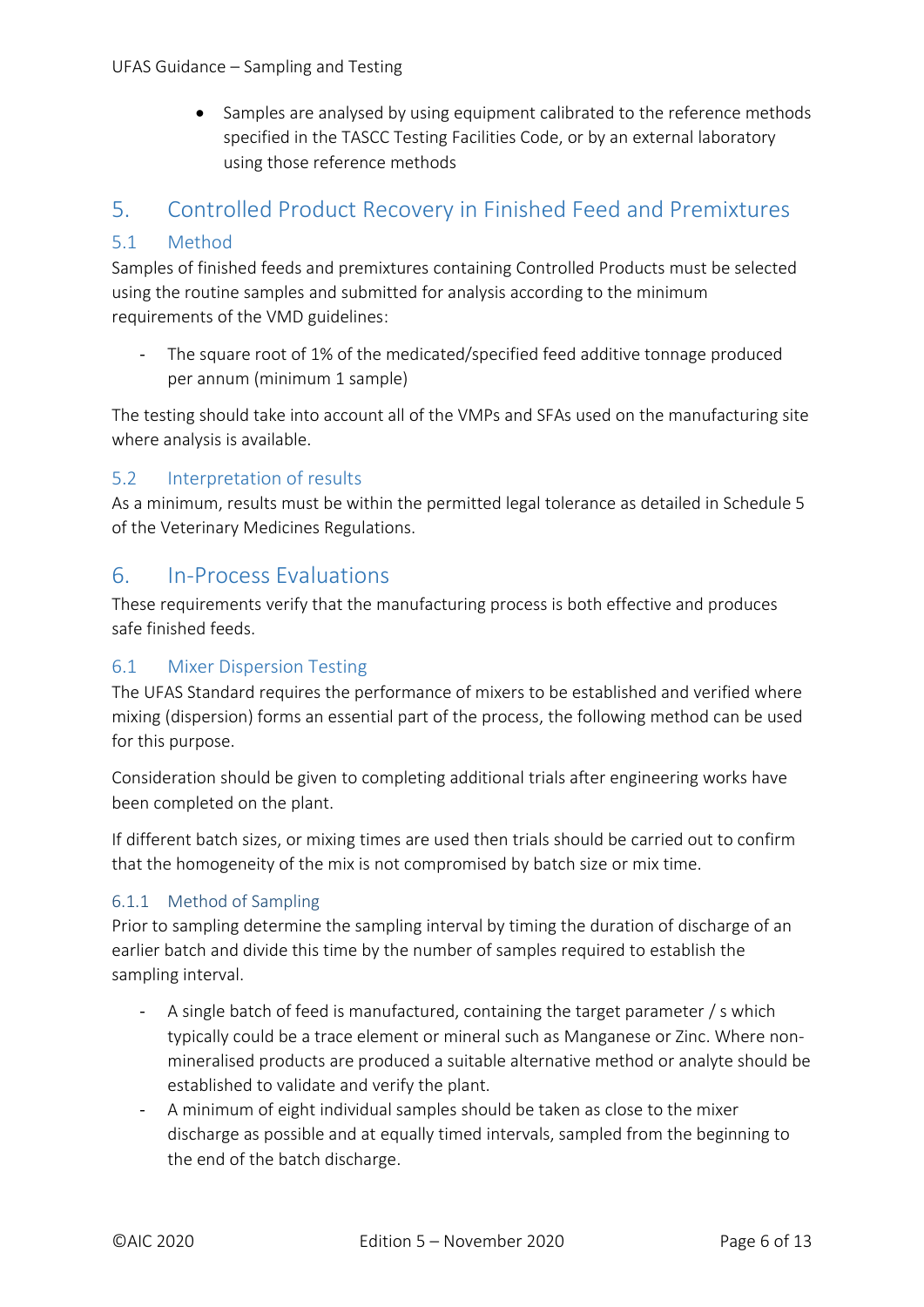- Samples should be put into sequentially numbered bags and the complete set of individual samples sent for analysis.
- Mixing times and batch size should be recorded against the report, as well as the batch number for assessment and traceability purposes.

### 6.1.2 Interpretation of Mixer Dispersion Results

Interpretation of the data must look at variation between samples. The normal measure for this test is the Coefficient of Variation (CV). This is a statistical measure which gives an indication of the degree of variation in levels across the batch. The calculation is as follows:

#### CV= (SD/Mean)\*100

A maximum CV of 10% should be achieved, unless risk assessment demonstrates that a higher CV is acceptable, or a lower CV is required for maintaining Feed Safety.

In general, the CV result should be taken as a measure of the mixer performance and as such once a value for that mixer has been established then any deviation away from this should be investigated as it could indicate a hygiene and or mechanical issue.

In addition, the results of this analysis may be useful for other purposes such as establishing average recovery of the analyte.

### <span id="page-7-0"></span>6.2 In process Carryover and Cross Contamination Monitoring

The UFAS Standard requires monitoring of in process carryover and cross contamination at outloading/ packing. For some additives there are limits set in the Undesirable Substances Directive (as amended) for the amount of unavoidable carryover into a non-target of feed and is set by additive and species.

The analyte chosen for testing should be based upon risk assessment, and appropriate to the location where control is being established or checked. This could be a controlled product, specified feed additive or feed additive added at the mixer. Trace elements such as copper can also be used but recovery can be variable.

Ensure the laboratory used is able to measure to a suitable limit of detection/ quantification and informing them in advance to ensure suitable dilution is applied to the test can reduce delays.

Magnetic, coloured microtracers may be used to measure carry-over, providing the method used has been validated and gives equivalent results to those given by a range of different veterinary medicinal products or specified feed additives with different physical properties. Some supplied products contain a microtracer so care should be taken to not obtain false results.

### 6.2.1 Method of Measuring Carryover

- 1. Manufacture a feed batch containing the feed ingredient for which the carryover is to be measured.
- 2. Take representative sample(s) of the batch to analyse for recovery / actual levels of the feed ingredient.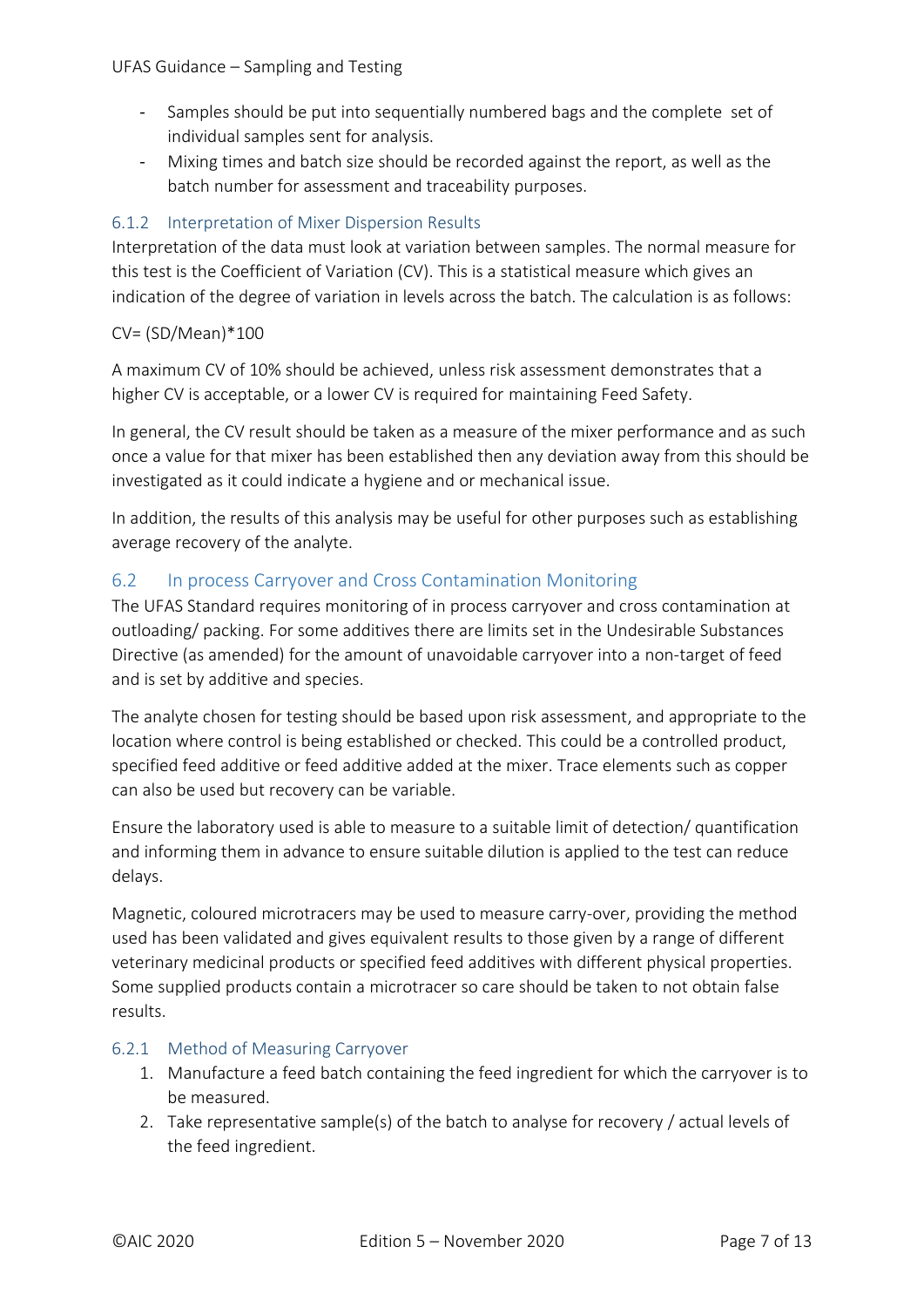- 3. Manufacture a subsequent batch, that does not contain the feed ingredient being checked.
- 4. Samples of this subsequent batch should be taken at outloading / packing, unless a specific section of plant is being investigated. This could be a composite sample taken across the batch, or tested as individual samples, based on risk assessment.

The carryover is calculated from the recovery, or mean recovery, of the feed ingredient in the subsequent batch, expressed as a % of the concentration of the feed ingredient in the initial batch.

For example, a 3000 kg batch of feed containing the feed ingredient at 10 mg/kg is immediately followed by a batch of 3000 kg. Analysis shows this batch to contain an average of 1 mg/kg of the feed ingredient.

The target batch contains:  $10 \text{mg/kg} \times 3000 \text{kg} = 30000 \text{mg of the ingredient}$ 

The subsequent batch contains:  $1mg/kg \times 3000kg = 3000mg$  of the ingredient.

The carryover is the amount of ingredient found in the following batch expressed as a percentage of ingredient added to the original batch, therefore: (3000mg/30,000) x 100 = 10%

Where the maximum level of carryover is defined in legislation as a concentration (mg/kg) this must be checked.

Additional carryover tests can be carried out within key stages of the plant or process e.g. the mixer as part of an investigation into any cross contamination.

### 6.2.2 Validation of the Effectiveness of a Flush (Clearance or Discard)

- The process is similar to that for carryover, but all sampling is carried out after a flush has been used to clear the system.
- This could be a flush at the mixer or at the press bin.
- Samples are taken post flushing, and at a point closest to the point of discharge to validate the effectiveness of this stage or at outloading to validate the whole process.
- the number of samples taken and the feed ingredient to be measured is determined by risk assessment and / or legal requirements.

### 6.2.3 Interpretation of Carryover and Cross Contamination Results

Consideration should be given to legislation, the danger to non-target species and food safety issues, with immediate action and follow-up where issues are identified.

Findings from these types of validation should form part of the HACCP study and its reviews.

If results show a level of contamination at the press but not the mixer, or vice versa, then the flush volume may need to be increased or alternative measures taken. Examples of these are reviewing addition points, reviewing and extending clearance timers, reviewing plant for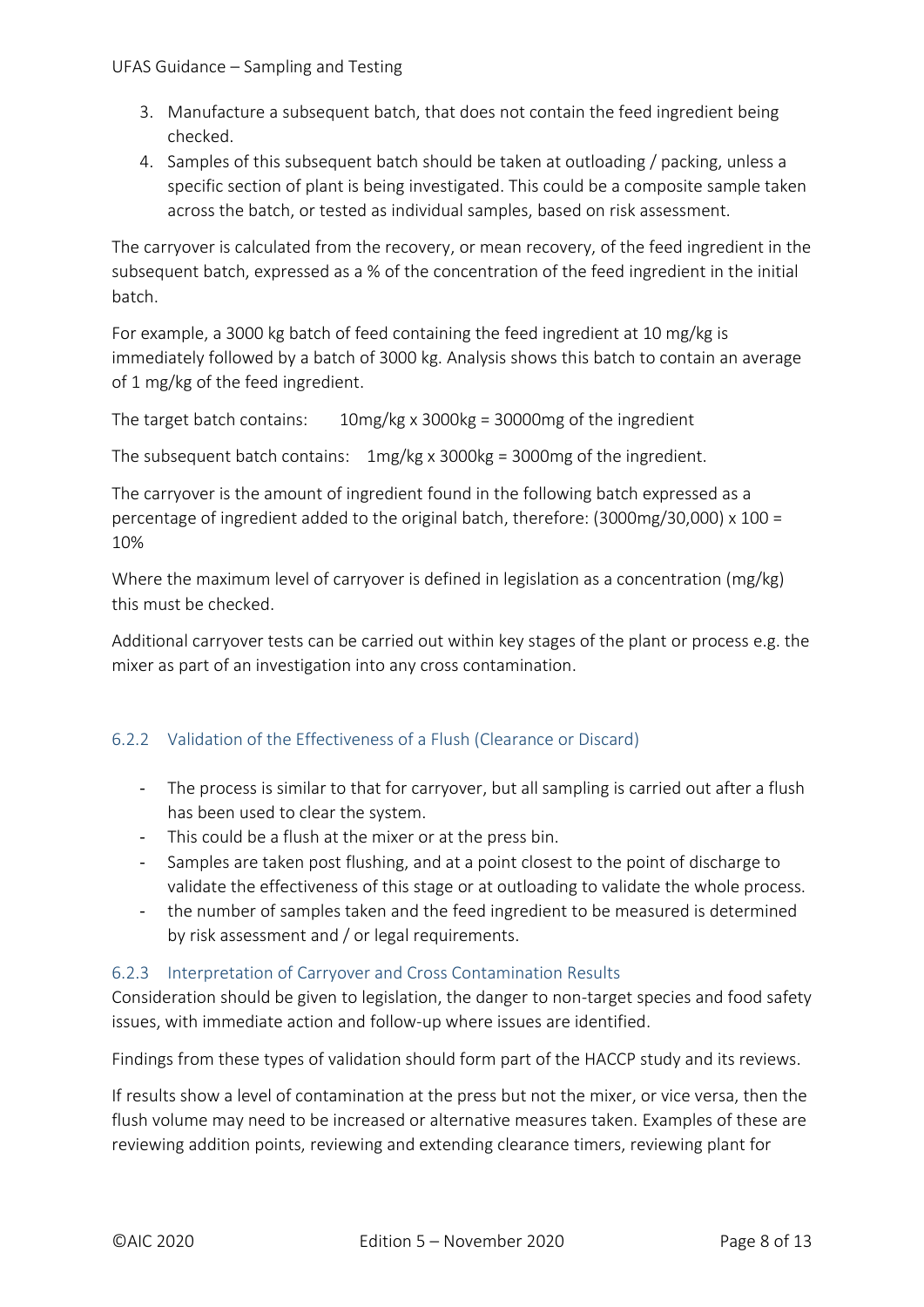wear, changing routes or scheduling rules to put sufficient clearance between the products at risk from the contaminant to ensure that product produced is within safe and legal limits.

For each change or set of changes subsequent validations as described above should be completed to confirm the effectiveness of all actions undertaken.

Definitions:

| Carryover                             | The level of transfer of a portion of one production<br>batch to the immediate subsequent batch.                                                                                                                                                                                                                                        |  |  |  |  |  |
|---------------------------------------|-----------------------------------------------------------------------------------------------------------------------------------------------------------------------------------------------------------------------------------------------------------------------------------------------------------------------------------------|--|--|--|--|--|
| <b>Cross Contamination</b>            | The unintentional introduction of a feed or additive into<br>another at unacceptable levels.                                                                                                                                                                                                                                            |  |  |  |  |  |
| Coefficient of Variation<br>(CV)      | A statistical measure which gives an indication of the<br>degree of variation in levels across the batch, calculated<br>using the formula: CV= (SD/Mean)*100                                                                                                                                                                            |  |  |  |  |  |
| Limit of detection (LOD)              | the smallest concentration of analyte that can reliably<br>be detected by the method.                                                                                                                                                                                                                                                   |  |  |  |  |  |
| Limit of quantification<br>(LOQ)      | the smallest concentration of analyte that can reliably<br>be quantified by the instrumental method.                                                                                                                                                                                                                                    |  |  |  |  |  |
| Specified Feed Additive<br>(SFA)      | Feed additives with the following functions:<br>coccidiostats,<br>a.<br>histomonostats, and<br>b.<br>all other zootechnical additives except:<br>$C_{\star}$<br>digestibility enhancers,<br>i.<br>gut flora stabilisers, and<br>ii.<br>substances incorporated with the<br>iii.<br>intention of favourably affecting<br>the environment |  |  |  |  |  |
| Validation                            | Obtaining evidence that the elements of the HACCP plan<br>are effective. (Codex)                                                                                                                                                                                                                                                        |  |  |  |  |  |
| Verification                          | The application of methods, procedures, tests and other<br>evaluations, in addition to monitoring to determine<br>compliance with the <b>HACCP</b> plan.                                                                                                                                                                                |  |  |  |  |  |
| Veterinary Medicinal<br>Product (VMP) | substance<br>combination<br>of<br>any<br>or<br>а.<br>substances<br>presented<br>having<br>as<br>properties for treating or preventing<br>disease in animals; or                                                                                                                                                                         |  |  |  |  |  |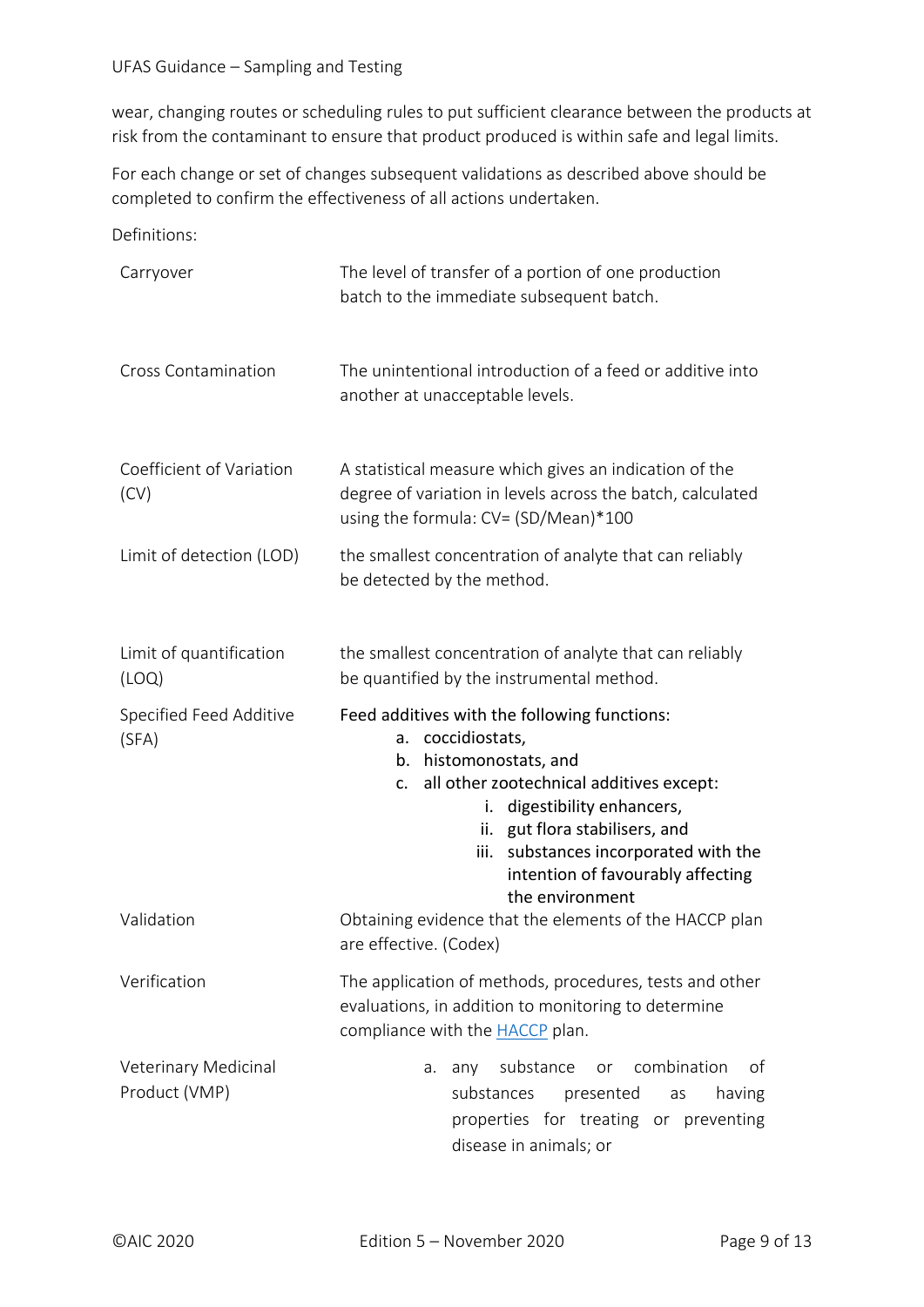b. any substance or combination of substances that may be used in, or administered to, animals with a view either to restoring, correcting or modifying physiological functions by exerting a pharmacological, immunological or metabolic action, or to making a medical diagnosis

# <span id="page-10-0"></span>7. Microbiological Monitoring

# <span id="page-10-1"></span>7.1 Salmonella

Salmonella testing must be undertaken in accordance with the current Defra Code of Practice for the control of Salmonella. See also UFAS Control of Salmonella Guidance Note.

# <span id="page-10-2"></span>7.2. Enterobacteriaceae (Enteros):

These are a group of bacteria often used in poultry feed microbiology as indicator organisms to validate and verify, where required, the effectiveness of heat treatment or acid treatment as a kill step.

The presence in processed poultry feed may indicate inadequate treatment or post process contamination from the environment.

Entero testing may be used to monitor plant environmental hygiene downstream of heat treatment.

# <span id="page-10-3"></span>8. Evaluation of Test Results

There must be a regular formal, timely and documented review of all appropriate quality data which should include notes of any changes made, or corrective and preventative actions taken.

Covering, but not limited to:

- To maintain feed ingredient matrices
- To review nutritional test data of feeds
- To review and demonstrate action taken where results that are found to be outside legal limits
- To ensure effective and safe plant operation, from validation and verification testing
- To maintain microbiological integrity and standards
- To maintain physical quality within set parameters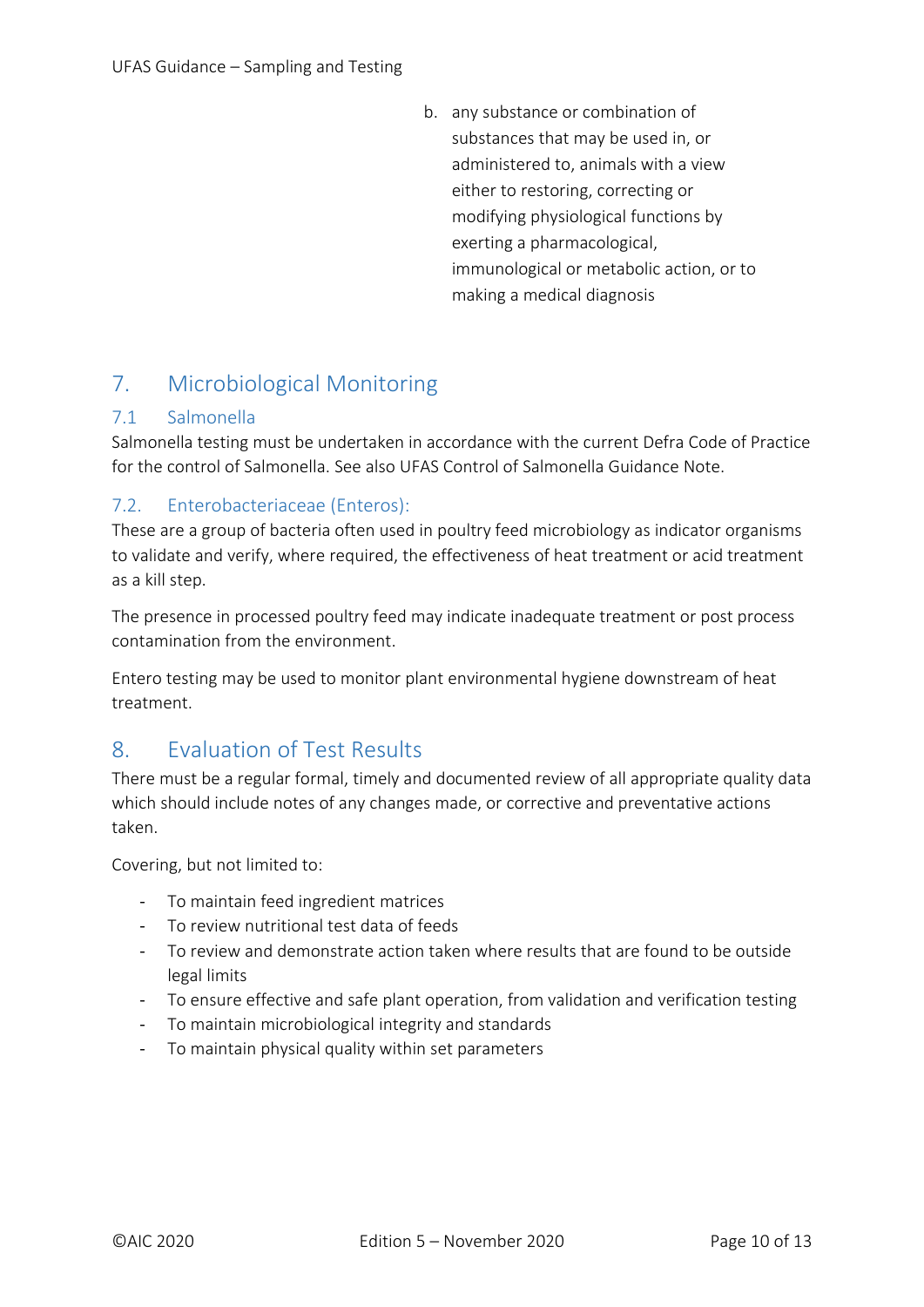# Appendix 1 Example Analyses for Feed Ingredient Testing

Key: X – Minimum testing, A – Additional tests. Where X or A not indicated – individual company assessment required

<span id="page-11-0"></span>

| Ingredient                 |                                                                            |                        |                                                    |                          | & by-products  | $\infty$                                |              | & by-products<br>Milk products |              |                      | $\frac{1}{\overline{a}}$ |             |                      |
|----------------------------|----------------------------------------------------------------------------|------------------------|----------------------------------------------------|--------------------------|----------------|-----------------------------------------|--------------|--------------------------------|--------------|----------------------|--------------------------|-------------|----------------------|
| Analyte / Type<br>of Test  | Cereal grains                                                              | Cereal by-<br>products | fruits & their<br><u>Bv-products</u><br>Oil seeds/ | by-products<br>Legumes & | Tubers, roots  | Other seeds<br>fruits & by-<br>products | Molasses     |                                | Fishmeal     | products<br>Food by- | $\infty$<br>Fats         | Minerals    | premixes<br>Min/ Vit |
| <b>Dry Matter</b>          | $\mathsf{X}$                                                               | $\mathsf{X}$           | Χ                                                  | Χ                        | A              | Α                                       | $\mathsf X$  |                                |              | $\mathsf X$          | $\mathsf{X}% _{0}$       |             |                      |
| Protein                    | $\chi$                                                                     | $\mathsf{X}$           | X                                                  | $\mathsf{X}$             | $\overline{A}$ | A                                       | $\times$     | $\mathsf X$                    | $\mathsf{X}$ | $\mathsf X$          |                          |             |                      |
| Oil A/B                    | $\overline{A}$                                                             | Α                      | X                                                  | A                        | A              | A                                       |              | $\sf X$                        | $\mathsf X$  | $\mathsf X$          |                          |             |                      |
| <b>Crude Fibre</b>         | $\overline{A}$                                                             | $\mathsf X$            | X                                                  | $\mathsf X$              | $\sf X$        | $\mathsf X$                             |              |                                |              | $\sf X$              |                          |             |                      |
| Ash                        | $\overline{A}$                                                             | Α                      | A                                                  | A                        | $\sf X$        | Α                                       | A            |                                | $\times$     | $\mathsf X$          |                          |             |                      |
| Vitamin A                  |                                                                            |                        |                                                    |                          |                |                                         |              |                                |              |                      |                          |             | A                    |
| <b>Vitamin E</b>           |                                                                            |                        |                                                    |                          |                |                                         |              |                                |              |                      |                          |             | A                    |
| Minerals trace<br>elements |                                                                            |                        |                                                    |                          |                |                                         | $\mathsf{A}$ |                                |              |                      |                          | $\mathsf X$ | A                    |
| Salt/ sodium               |                                                                            |                        |                                                    |                          |                |                                         |              | A                              | $\mathsf{X}$ | $\mathsf X$          |                          |             | A                    |
| Fat quality                |                                                                            |                        |                                                    |                          |                |                                         |              |                                |              |                      | $\mathsf X$              |             |                      |
| Undesirables               | As per FEMAS Calculator. Numbers adjusted for Due diligence purposes only. |                        |                                                    |                          |                |                                         |              |                                |              |                      |                          |             |                      |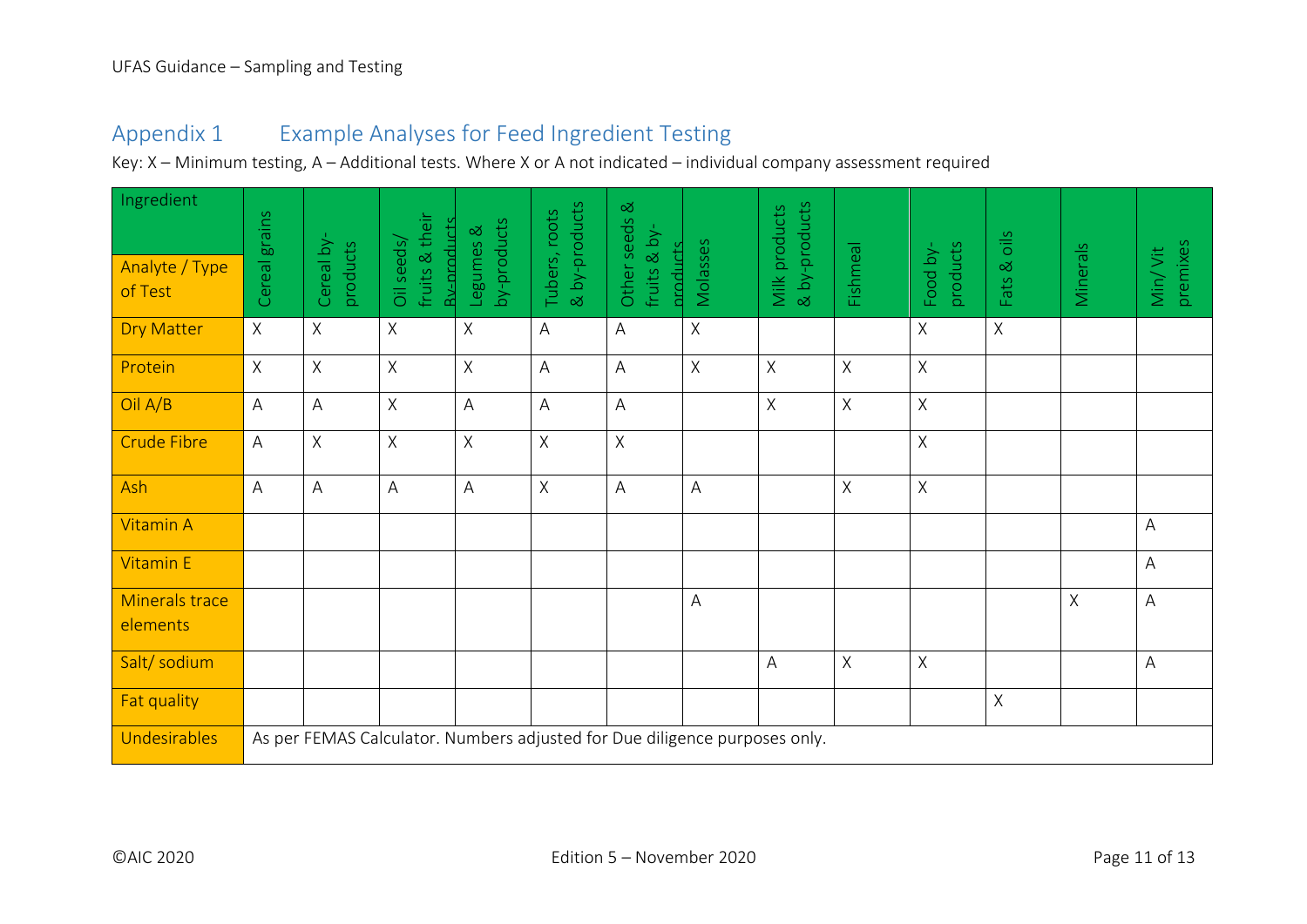<span id="page-12-0"></span>

|                                     | Cattle                  | Sheep                   | Pig                     | Layers                  | Growing poultry         | Medicated            | Non-      |
|-------------------------------------|-------------------------|-------------------------|-------------------------|-------------------------|-------------------------|----------------------|-----------|
| Nutritional                         |                         |                         |                         |                         |                         |                      | <b>GM</b> |
| Moisture                            | $\mathsf X$             | $\times$                | $\mathsf{X}$            | $\mathsf X$             | $\mathsf X$             |                      |           |
| Protein                             | $\mathsf X$             | $\mathsf X$             | $\mathsf X$             | $\mathsf X$             | $\mathsf{X}$            |                      |           |
| Oil A/B                             | $\mathsf X$             | $\mathsf{X}$            | $\mathsf{X}$            | $\mathsf X$             | $\mathsf X$             |                      |           |
| Crude Fibre/ NDF                    | $\times$                | $\mathsf{X}$            | $\mathsf{X}$            | $\mathsf X$             | $\mathsf X$             |                      |           |
| Ash                                 | $\mathsf{X}$            | $\mathsf{X}$            | $\mathsf{X}$            | $\sf X$                 | $\mathsf X$             |                      |           |
| Salmonella                          | $\overline{A}$          | $\overline{A}$          | A                       | $\mathsf X$             | $\mathsf X$             |                      |           |
| Enterobacteriaceae                  |                         |                         |                         | $\overline{\mathsf{A}}$ | $\mathsf A$             |                      |           |
| Mixer efficiency                    | As per UFAS<br>Standard | As per UFAS<br>Standard | As per UFAS<br>Standard | As per UFAS<br>Standard | As per UFAS<br>Standard | X                    |           |
| Carry-over/ cross-<br>contamination |                         | $\overline{\mathsf{A}}$ |                         |                         |                         | $\mathsf X$          |           |
| Routine medicine/ SFA<br>analyses   |                         |                         |                         |                         |                         | As per<br><b>VMD</b> |           |
| Contaminant (med/SFA)               |                         |                         |                         |                         |                         | $\mathsf{X}$         |           |
| Copper                              |                         | $\times$                |                         |                         |                         |                      |           |

Appendix 2 Example analyses for Finished Feeds Testing